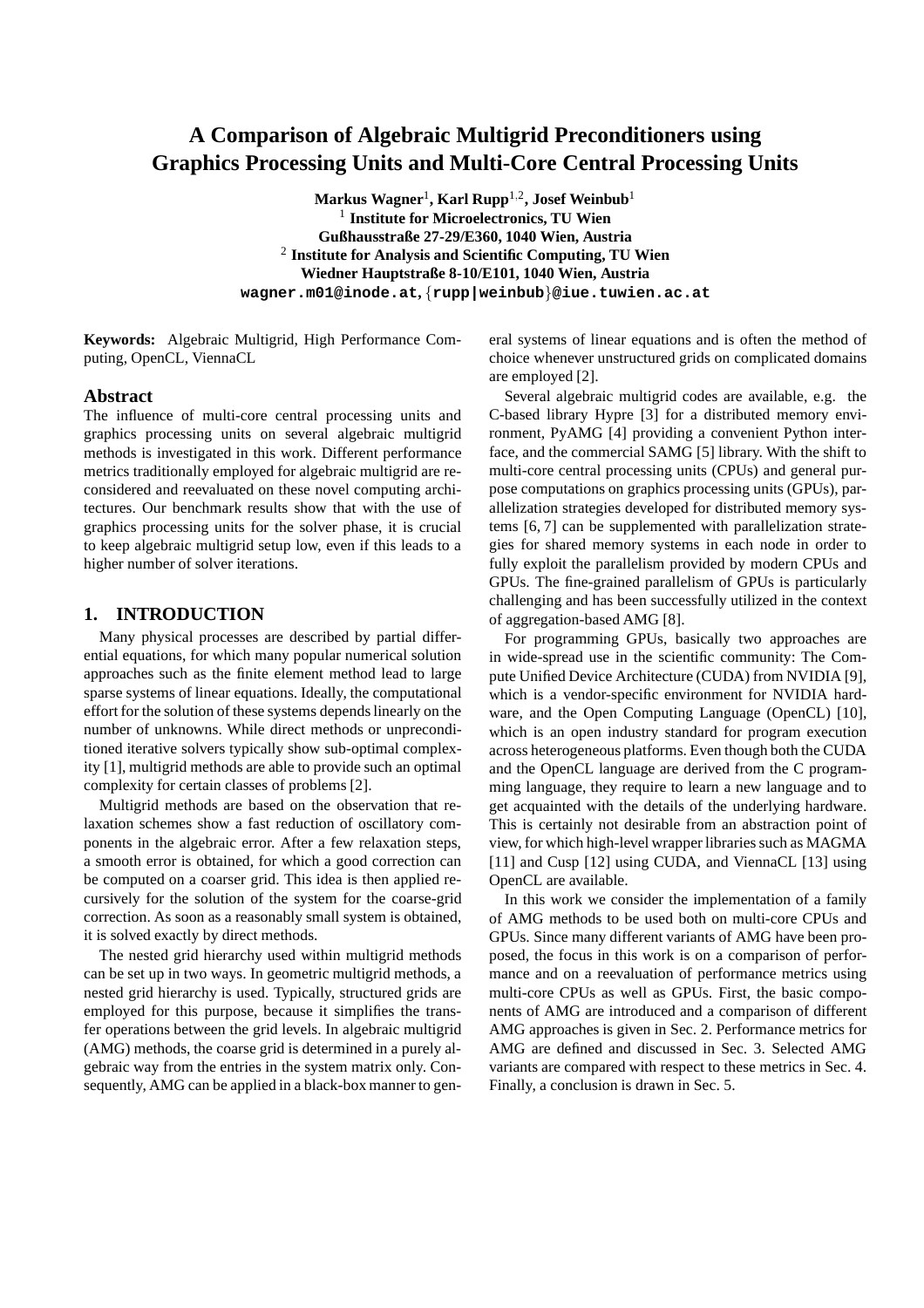## **2. AMG COMPONENTS**

Consider the linear system  $Ax = b$ , where  $A \in \mathbb{R}^{n \times n}$  is the system matrix with entries  $a_{i,j}$ . The entries  $x_i$  of x are in the following associated with a set of points  $\Omega = \{1, 2, ..., n\}$  of an algebraic grid. Central to any multigrid method is the concept of a *smooth error e*, which is only slowly reduced by relaxation schemes and consequently a coarse-grid correction is employed. This is achieved by solving the residual equation  $Ae = r$  on a coarser grid, where the residual vector is given by  $r = Ax - b$ . The computed correction is then transferred back to the fine grid to correct the fine-grid approximation  $x \leftarrow x + e$ .

In the following a brief discussion of the basic components of an AMG method are given. First, algorithms for smoothing the error (so-called *smoothers*) are discussed, then different coarsening strategies are presented, and finally transfer operators between grids are considered. For additional details about AMG methods we refer to the literature [2, 14].

#### **2.1. Smoother**

The efficiency of multigrid methods strongly depends on the smoother. A good smoother strongly reduces the oscillatory error components, such that the remaining smooth error can be well approximated by coarser grids and corrected there. First AMG methods relied on the Gauss-Seidel method due to its good smoothing properties. However, the main drawback of the Gauss-Seidel method is its sequential nature, which is particularly a concern on GPUs. Related to Gauss-Seidel is the Jacobi algorithm, possibly equipped with an additional relaxation factor ω. Good values for the relaxation parameter ω are problem-specific and may even depend on the respective level in the multigrid hierarchy. Nevertheless, a value of  $\omega \approx 2/3$  is often used in practice and can even be shown to be optimal for the Poisson equation [2].

For the remainder of this work, the damped Jacobi algorithm will be used. Nevertheless, other parallel smoothers exist, of which the most popular are as follows: Block-based smoothers such as block-Gauss-Seidel can be used in a distributed memory environment [1], yet they show scaling issues [6]. Similarly, multicoloring approaches can be used, but have been reported to be inefficient, since often too many colors are generated particularly on coarser levels. This in turn results in too many idle processors, since not enough work load is available for all processors then [6].

A scalable approach is the use of polynomial smoothers, where motivated by Neumann series a polynomial of the system matrix is used as an approximation of its inverse. For the application in a multigrid context, error reduction properties need to be complementary to the coarse grid correction. For this purpose, certain information about the eigenvalues of the system matrix needs to be available, which can be an expensive task.

In principle, any parallel solver or preconditioner can be used as a smoother. Good smoothing properties for sparse approximate inverses were reported in [15], while incomplete LU factorizations are discussed in [2] and recently accelerated by GPUs in [16].

#### **2.2. Coarsening**

While the notion of a coarse grid is inherently figurative for geometric multigrid, different approaches for the construction of a coarse grid  $\Omega^{k+1}$  from the fine grid  $\Omega_k$  in the context of algebraic multigrid exist. An overview of different coarse grid generation strategies is given in the following, where the emphasis is on the coarsening methods used for the benchmarks in Sec. 4. Common to all approaches is the notion of coarse points (*C*-points), which are included in  $\Omega^k$  as well as  $\Omega^{k+1}$ , and fine points (*F*-points), which are in  $\Omega^k$ , but not in  $\Omega^{k+1}$ .

#### **2.2.1. Classical Coarsening**

The traditional coarsening algorithm is usually called RS (Ruge-Stüben) approach [17]. This approach relies on the concept of *strong influence* of a point *j* (with unknown  $x_i$ ) on a point *i* (with unknown  $x_i$ ) by means of the system matrix coupling coefficient  $a_{i,j}$ . A point *i* is strongly influenced by a point *j* if

$$
-a_{i,j} \geq \theta \max_{k \neq i} (-a_{i,k})
$$
 (1)

with a strength threshold parameter  $0 < \theta < 1$ . Note that this definition was originally motivated by the assumption that *A* is a symmetric *M*-matrix [1], yet it can be formally applied to more general matrices. The classical RS-approach attempts to fulfill the following two conditions:

- *(C1)* Each point *j* influencing an *F*-point *i* is either a *C*point or strongly depends on a *C*-point which strongly influences *i*.
- *(C2)* The *C*-points should be a maximal independent subset of all points, i.e. no two *C*-points are connected to each other, and if another *C*-point is added, independence is lost.

The first condition aims at ensuring interpolation quality, while the second condition aims at restricting the size of the coarse grid. Since it is in general impossible to fulfill both conditions, the second condition is only used as a guideline, while the first condition is enforced in order to ensure certain interpolation properties.

RS coarsening is achieved in a two-pass algorithm and works very well for many applications, yet the main drawback of the algorithm is its sequential nature of the second pass. A parallel variant of RS thus is to carry out only the first pass. By replacing *(C1)* with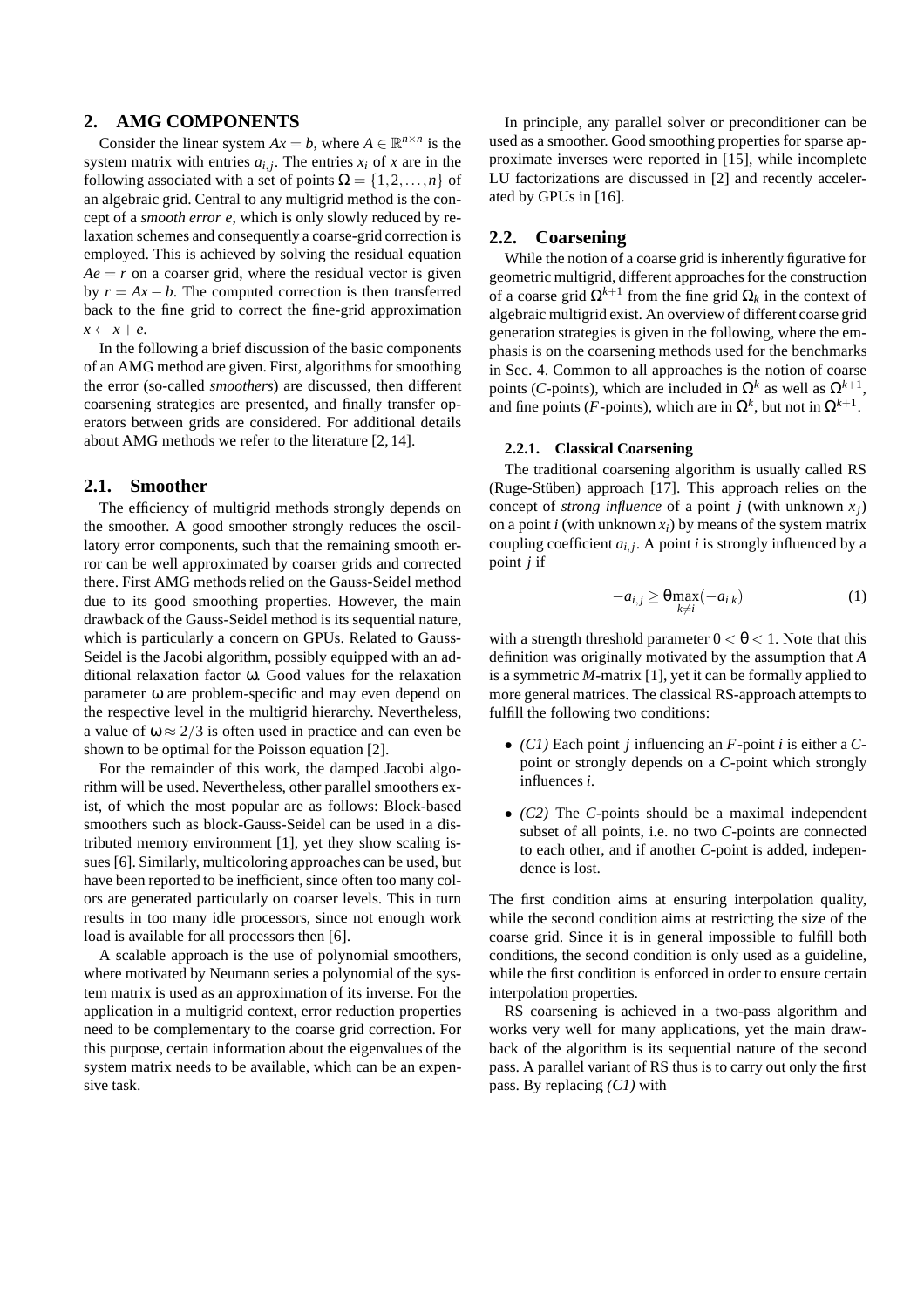• *(C1*′ *)* Each *F*-point *i* needs to strongly depend on at least one *C*-point,

the computational effort can be reduced, since less *C*-points are generated, while typically a smaller convergence rate is obtained. Allowing for even less coarse points leads to aggressive coarsening, for which we refer to [2] for details.

A parallel variant of RS coarsening initially designed for distributed memory architectures is RS0-coarsening, which relies on a block decomposition of the system matrix *A* such that each processor works on one diagonal block only. Since RS0 ignores off-diagonal entries completely, worse convergence is to be expected. This drawback is mitigated by RS3 coarsening, which adds a third pass to RS0 in order to add additional coarse points from the set of points at processor boundaries to improve convergence.

Other strategies for distributed memory environments are CLJP coarsening, PMIS and HMIS, which are all based on parallel independent set algorithms [6]. These strategies are not considered in our comparison, since they are mostly designed to resolve problems of RS0 and RS3 coarsening in distributed memory settings, while the focus of this work is on a comparison on a single shared memory system.

#### **2.2.2. Aggregation Coarsening**

A different approach to coarsening is aggregation-based coarsening, which uses a different concept of influence strength. Here, matrix entries are only considered if they fulfill

$$
|a_{i,j}| > \Theta \sqrt{|a_{i,i}a_{j,j}|} . \tag{2}
$$

A single aggregate consists of a root point *i* and all points *j* for which  $a_{i,j}$  fulfills (2). Similar to RS-type coarsening, this approach consists of two phases: In a first pass, new root points are picked if they are not adjacent to any existing aggregate. Remaining unaggregated points are either integrated into already existing aggregates or used to form new aggregates.

Coarsening by aggregation is typically faster than RS-type coarsening. Overall computational effort, however, also depends on the interpolation used, which will be described next.

#### **2.3. Interpolation**

Given a fine grid  $\Omega^k$  and a coarse grid  $\Omega^{k+1}$ , transfer operators between the two grids need to be defined. The transfer from the fine grid to the coarse grid is commonly called *restriction*, while the transfer from the coarse grid to the fine grid is referred to as *interpolation* or *prolongation*. In order to preserve an eventual symmetry of the initial system matrix also on coarser levels, the restriction matrix is commonly chosen to be the transpose of the interpolation matrix. For this reason, it is sufficient to deal with interpolation in the following.

An interpolation of the *F*-point *i* is given by

$$
e_i = \sum_{j \in C_i} w_{i,j} e_j , \qquad (3)
$$

where  $C_i$  denotes the set of coarse points influencing *i*. Since classical AMG assumes an algebraically smooth error, *Ae* =  $r = Au - f \approx 0$  is required. Thus, the *i*-th equation becomes

$$
a_{i,i}e_i + \sum_{j \in N_i} a_{i,j}e_j = 0 , \qquad (4)
$$

where  $N_i$  denotes the neighborhood of the point *i*, i.e. the column indices of all nonzero entries in row *i*. In the following, different choices for the weights  $w_{i,j}$  are discussed, leading to different interpolation operators. Since proper interpolation operators also depend on the underlying coarse grid, interpolation strategies for RS-type coarsenings and aggregationbased coarsenings are discussed separately.

In order to keep computational effort low, interpolation truncation can be employed. All interpolation weights below a relative threshold of ε are replaced by zero, and other nonzero weights are modified such that consistency of the interpolation is preserved. This results in a sparser matrix at the coarser level, reducing the subsequent computational effort.

#### **2.3.1. RS-type Interpolation**

The interpolation described in [17], termed *classical interpolation* in the following, is based on dividing the neighborhood *N<sup>i</sup>* of a point *i* into the set of coarse points*C<sup>i</sup>* , strongly influencing neighbors  $F_i^s$  and weakly influencing neighbors  $F_i^w$ . With condition (C1) one obtains for the interpolation weights

$$
w_{i,j} = -\frac{1}{a_{i,i} + \sum_{k \in F_i^{\text{w}}} a_{i,k}} \left( a_{i,j} + \sum_{k \in F_i^{\text{s}}} \frac{a_{i,k} a_{k,j}}{\sum_{m \in C_i} a_{k,m}} \right) . \quad (5)
$$

Note that this formula fails whenever condition (C1) is violated.

A simpler expression for the weights  $w_{i,j}$  is *direct interpolation*, which can also be used if (C1) is violated:

$$
w_{i,j} = -\left(\frac{\sum_{k \in N_i} a_{i,k}}{\sum_{l \in C_i} a_{i,l}}\right) \frac{a_{i,j}}{a_{i,i}}.
$$
 (6)

In general, direct interpolation leads to worse convergence rates than classical interpolation.

More information than for classical and direct interpolation is used for *standard interpolation*, which uses an extended neighborhood, but is otherwise similar to direct interpolation. Multipass interpolation is used for coarsening procedures such as aggressive coarsening, where condition (C1) is not fulfilled, thus leading to *F*-points without neighboring *C*-point. It uses direct interpolation for all *F*-points with a neighboring *C*-point, otherwise standard interpolation is employed.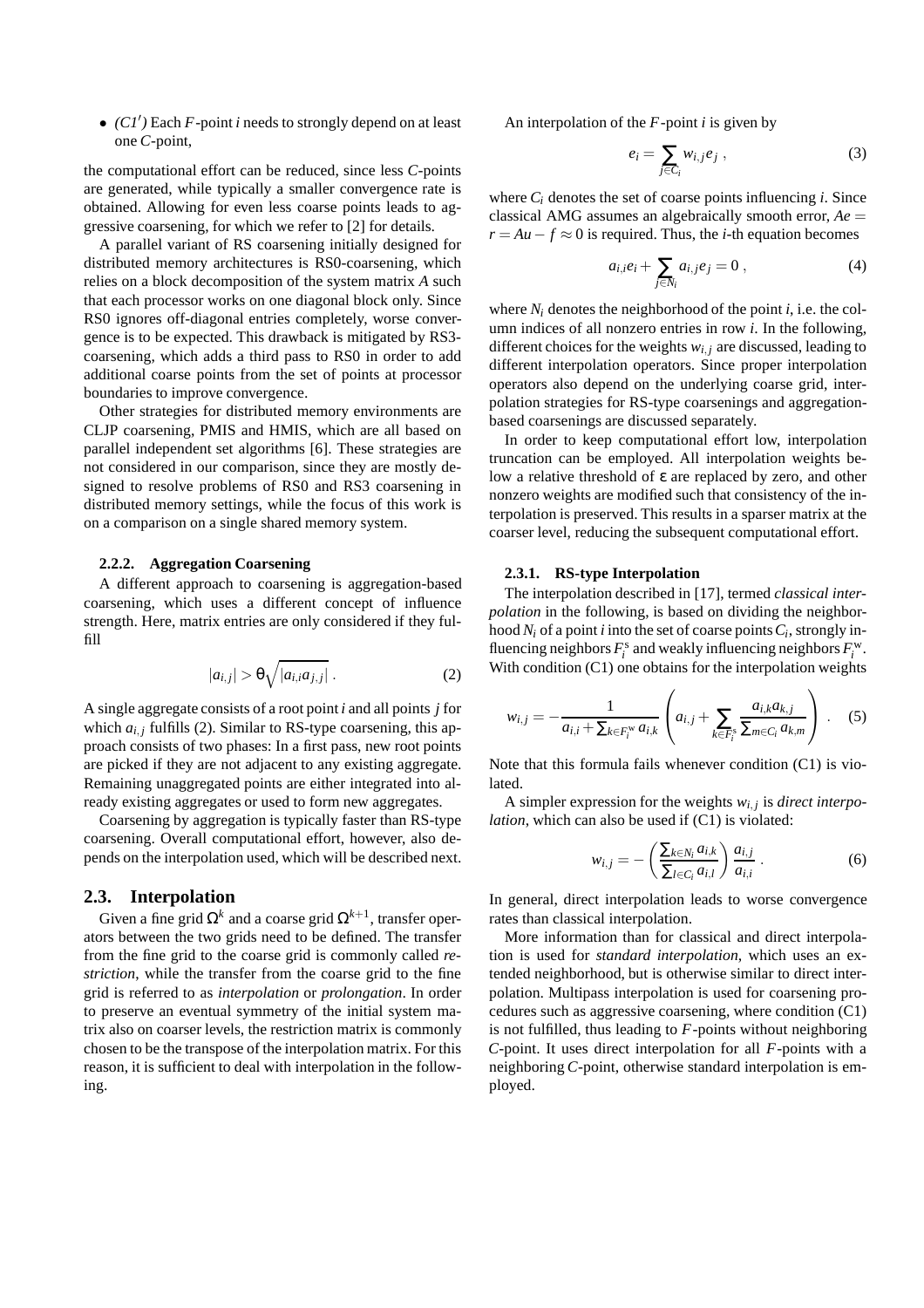## **2.3.2. Interpolation for Aggregation**

In an aggregation-based AMG method, all points in an aggregate are identified with the same value. Consequently,  $w_{i,i}$ is equal to one if *j* is the root node of the aggregate, and zero otherwise. The advantage of this interpolation is that it is simple to implement and very fast. However, as only one *C*-point is used for the interpolation, the approximation is often worse compared to other approaches, leading to smaller convergence rates.

Smoothed aggregation employs an additional smoothing step such that a broader interpolation base consisting of values also from other aggregates is used. This leads to additional computational effort than for standard aggregationbased AMG, but typically results in better convergence rates. For further details we refer to [18].

## **3. AMG METRICS**

The execution time of an AMG solver depends to a certain extent on the implementation and the underlying hardware. In order to compare different AMG methods not only with respect to execution time, but also independent of the implementation and hardware, several metrics employed in the AMG literature are introduced in this section. However, before introducing the individual metrics, the computational effort of the AMG setup phase is analyzed. This effort is typically dominant when compared to the application of restriction and interpolation operators during the actual solution process.

After the selection of a coarsening procedure, for which the computational effort was already indicated in Sec. 2., the restriction and prolongation operators  $R^k$  and  $P^k$  need to be set up. On the finest level this effort is typically comparable to the time spent on setting up the system matrix *A* and mostly depends on the number of coarse points considered for the interpolation of each point. This is particularly true if *A* stems from a low-order finite element or finite volume discretization.

Given  $R^k$  and  $P^k$  for the transfer between  $\Omega^k$  and  $\Omega^{k+1}$ , the next step is to compute the Galerkin operator  $A^{k+1}$  on  $\Omega^{k+1}$ , which is obtained from the operator  $A^k$  on  $\Omega^k$  by

$$
A^{k+1} = R^k A^k P^k \tag{7}
$$

Extra care needs to be taken during the implementation of the matrix products, since naive implementations may lead to an accidental higher complexity [8].

We now turn to a discussion of AMG metrics used for the benchmarks in Sec. 4.

• **Number of Coarse Levels.** With every additional coarse level, additional transfer operators  $R^k$  and  $P^k$  as well as the coarse system matrix  $A^k$  needs to be set up. Consequently, it is desirable to keep the number of coarse levels small and thus reduce the overall computational effort.

- **Number of Solver Iterations.** The required number of iterations is a common figure of merit for AMG, either used as preconditioner or as standalone solver. As often reported in the literature and also confirmed by the benchmark results in Sec. 4., only a low number of iterations are commonly required for AMG. Thus, a single additional iteration leads to an increased execution time of about 10 percent for the solver phase.
- **Operator Complexity.** Operator complexity is defined as the ratio of the sum of all entries on all levels *k* compared to the number of entries of the initial system matrix *A* on the finest level. In addition to the stencil size, this measure also takes the number of points at each level into account.
- **Maximum Stencil Size.** While geometric multigrid preserves the average stencil size of the system matrix on all coarse levels, this is not necessarily the case for AMG. Therefore, matrices  $A^k$  on coarser levels become denser, leading to larger sets of neighboring nodes on average and thus increasing computational effort. Therefore, a smaller maximum stencil size leads to less computational effort in each solver cycle.

## **4. BENCHMARK RESULTS**

The following AMG methods are compared in the following: Classical interpolation used with RS coarsening (*rs classic*), direct interpolation used with RS coarsening (*rs direct*), RS one-pass coarsening (*rsop direct*), RS0 coarsening (*rs0 direct*) and RS3 coarsening (*rs3 direct*). Aggregation-based coarsening is employed with basic interpolation (*ag*) and with smoothed aggregation interpolation (*sa*). While many more variations of AMG are available, our selection is such that the main flavors of AMG methods are included. Coarse levels are constructed until a maximum of 50 points are obtained on the coarsest level. Three pre- and postsmooth Jacobi iterations with a relaxation factor  $\omega = 0.67$  are employed. The threshold parameters are  $\theta = 0.25$  for RS-based coarsening and  $\theta = 0.08/2^{k-1}$  at the *k*-th level of aggregation-based coarsening. An interpolation truncation weight of  $\epsilon = 0.2$  is used for direct and classical truncation. The weight for smoothed aggregation interpolation is chosen to  $\omega = 0.67$ . All AMG methods are used as a preconditioner for a conjugate gradient (CG) solver in the case of symmetric matrices, and for a stabilized bi-conjugate gradient (BiCGStab) solver for the nonsymmetric case [1].

Benchmarks are carried out on a workstation equipped with an INTEL Core i7-960, 12 GB of main memory and a NVIDIA Geforce GTX 470 with driver version 270.41.19.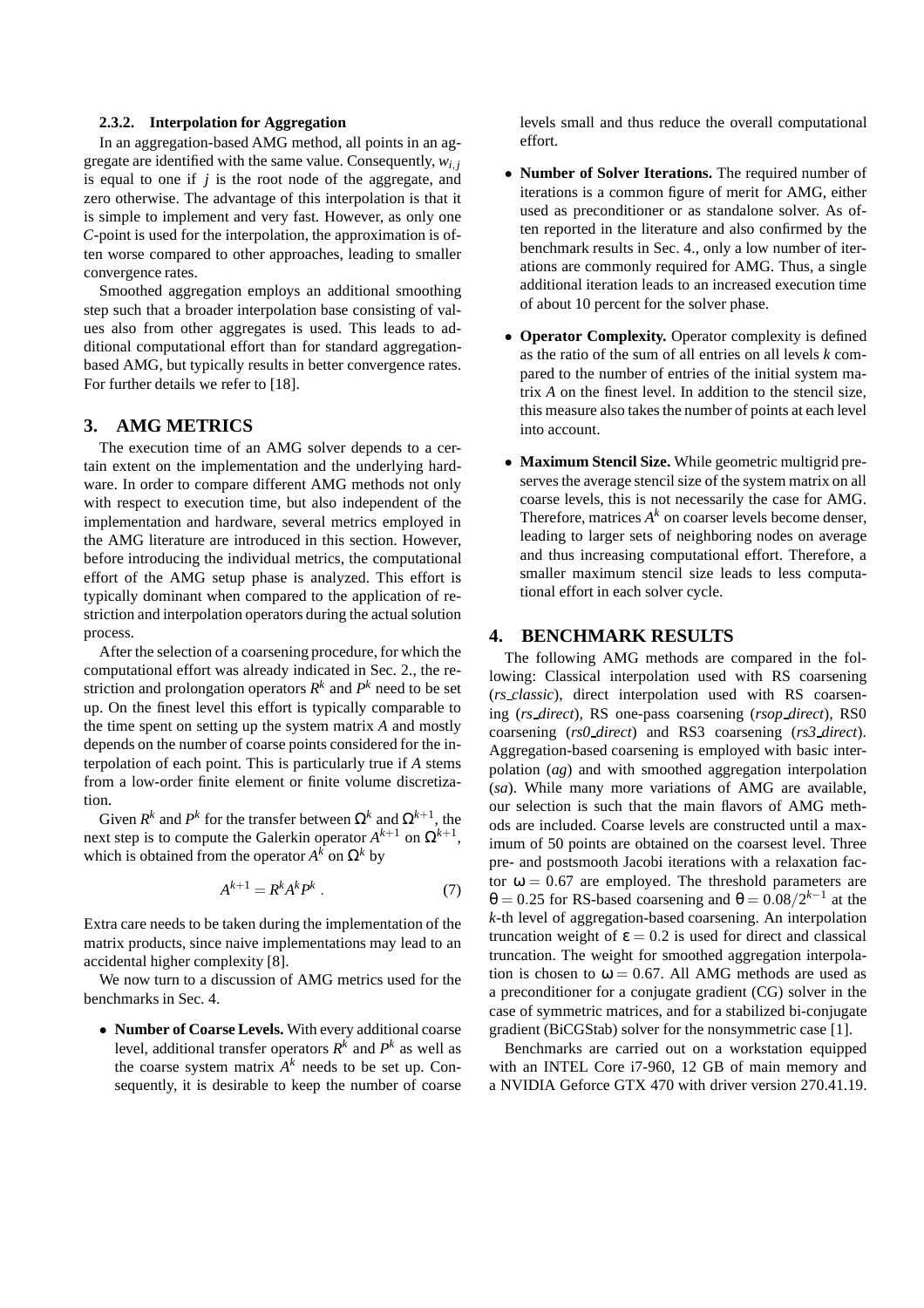

**Figure 1.** Comparison of execution times for three AMG variants on CPU (left) and GPU (right) using a conjugate gradient (CG) solver. For comparison, execution times for an unpreconditioned CG solver are given. Except for very small problems, RS3 leads to shortest execution times on the CPU, while the unpreconditioned CG solver still provides best results for the considered problem sizes on the GPU.

| $Method \setminus Unknowns$ | 3969               | 16129          | 65025               | 261 121                      |
|-----------------------------|--------------------|----------------|---------------------|------------------------------|
| rs_classic (CPU)            | 0.052(0.031;6)     | 0.233(0.141;6) | 1.011(0.604;6)      | 4.069(2.219;6)               |
| rs_classic (GPU)            | 0.060(0.037;6)     | 0.204(0.171;6) | 0.785(0.716;6)      | 2.890(2.704;6)               |
| rs3_direct (CPU)            | 0.061(0.031;8)     | 0.234(0.124;7) | 0.969(0.459;8)      | 3.705(1.756;8)               |
| rs3_direct (GPU)            | 0.070(0.032;8)     | 0.180(0.130;7) | 0.600(0.494;8)      | 2.119(1.870;8)               |
| $sa$ (CPU)                  | 0.155(0.092;8)     | 0.761(0.355;9) | 3.675(1.432;12)     | 18.975 (5.677;16)            |
| sa (GPU)                    | 0.138(0.084;8)     | 0.531(0.419;9) | 2.192(1.795;12)     | 8.388 (6.481;16)             |
| $cg$ (CPU)                  | $0.037(-192)$      | $0.286(-355)$  | $2.265(-0.672)$     | $\overline{17.564}$ (-;1262) |
| cg(GPU)                     | $0.063$ ( $-192$ ) | $0.131 (-355)$ | $0.380$ ( $-3572$ ) | 1.695 $(-1262)$              |

**Table 1.** Total execution time for a two-dimensional finite element discretization of the Poisson equation. Total execution times in seconds are given. Setup times and the number of solver iterations are given in parentheses. For the CPU-based execution, the unpreconditioned CG is fastest for the smallest matrix, while classic RS coarsening and RS3 coarsening are fastest for larger matrices. The unpreconditioned CG solver is essentially the fastest if GPU acceleration is employed.

The operating system is a 64-bit Funtoo Linux with kernel version 2.6.38. The AMG setup phase is accelerated on the CPU using OpenMP, while the GPU is employed in the solver cycle phase. Due to the need for frequent dynamic memory allocations, no GPU support is used during the setup phase. In addition, data transfer and compute kernel launch overhead soon becomes too large for achieving significant performance gains especially at coarser levels. Even in the highly optimized setting of an aggregation-based AMG method [8], the setup phase could only be accelerated by a GPU by a factor of two compared to a multi-core CPU, while an acceleration by a factor of six was obtained for the solver cycling phase.

Total execution times for a two-dimensional finite element discretization of the Poisson equation using different grids are depicted in Fig. 1. While the case of a purely CPU-based execution shows the optimal linear scaling of AMG with the problem size, a higher asymptotic complexity of  $O(N^{1.5})$  with the number of unknowns *N* is obtained for an unpreconditioned CG solver. Even though asymptotics on the GPU are the same, interesting differences to the CPU case are observed for small to medium sized problems. OpenCL kernel launch overhead dominates the CG solver for small problems below about  $10^4$  unknowns. Between  $10^4$  and  $10^5$  unknowns, OpenCL kernel launch overheads become less dominant and thus improve performance, while at the same time a higher number of iterations are required. This leads to a nearly linear dependence of the execution times on the problem size in this regime. Above  $10<sup>5</sup>$  unknowns, OpenCL kernel launch overheads do not play a role any longer and a  $O(N^{1.5})$  dependence of the unpreconditioned CG solver is retained. Nevertheless, due to the high performance of GPUs, the unpreconditioned CG solver is fastest up to problem sizes of about  $10^6$ , while the use of AMG methods already starts to pay off in a purely CPU-based environment at problem sizes of  $10<sup>4</sup>$ .

The benchmark results in Tab. 1 further show that the use of GPU acceleration reduces the solver cycle time by up to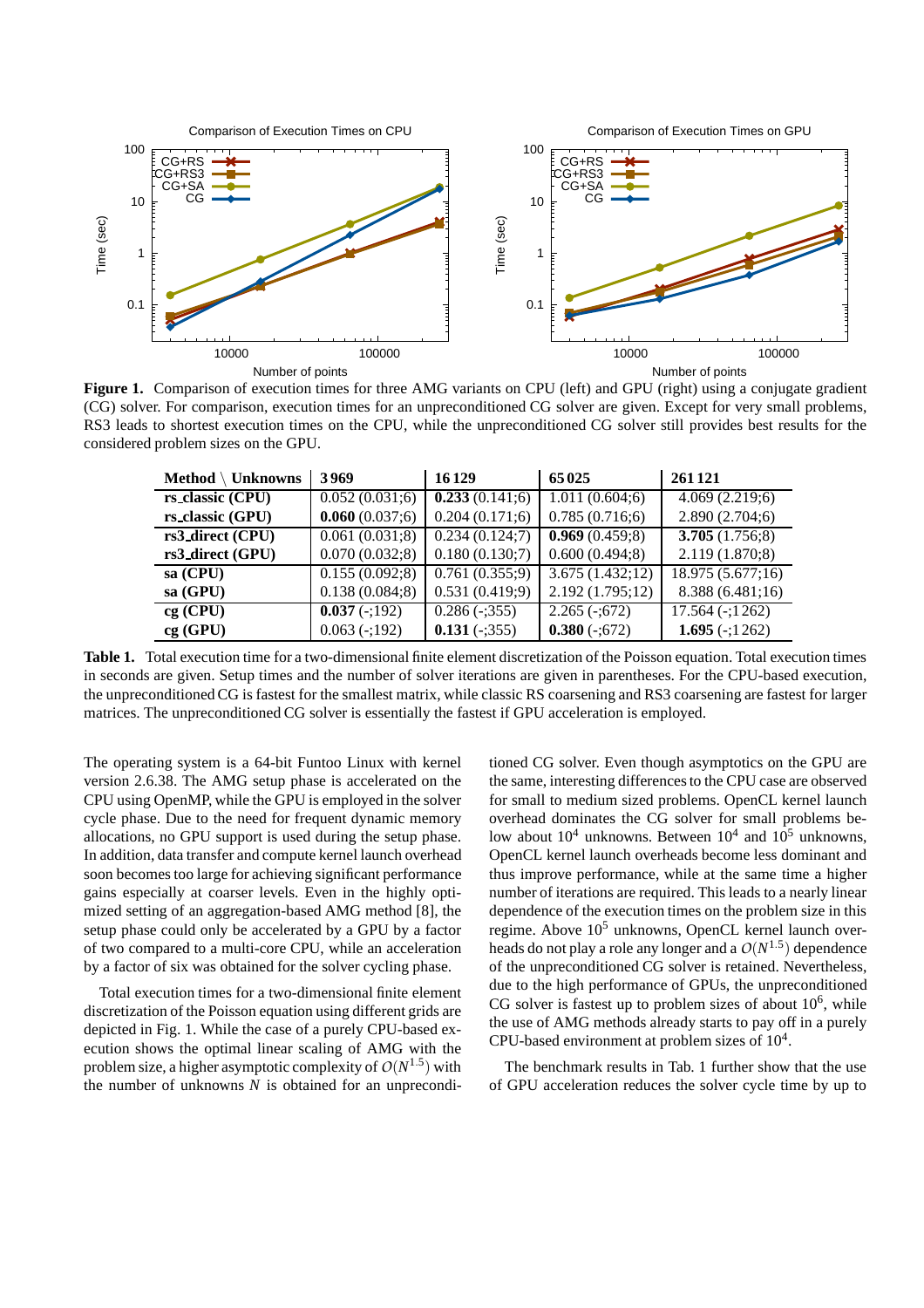| <b>Method</b>     | poisson2d       | poisson3d       | navier-stokes   |
|-------------------|-----------------|-----------------|-----------------|
| rs_direct (CPU)   | 1.064(0.609;6)  | 5.161(1.777;10) | 5.476(1.501;13) |
| rs_direct (CPU)   | 0.794(0.724;6)  | 1.940(2.587;10) | 1.640(2.393;13) |
| rsop_direct (CPU) | 1.123(0.632;6)  | 1.947(0.806;12) | 1.631(0.480;21) |
| rsop_direct (GPU) | 0.772(0.702;6)  | 1.090(0.854;12) | 0.789(0.508;21) |
| rs0_direct (CPU)  | 1.192(0.434;13) | 4.460(1.540;10) | 4.777(1.154;17) |
| rs0_direct (GPU)  | 0.586(0.452;13) | 2.354(1.730;10) | 2.166(1.319;17) |
| rs3_direct (CPU)  | 0.988(0.470;8)  | 6.215(2.132;10) | 6.395(1.555;16) |
| rs3_direct (GPU)  | 0.591(0.486;8)  | 3.298(2.427;10) | 2.922(1.801;16) |

**Table 2.** Total execution time for three different linear systems. Total execution times in seconds are given. Setup times and the number of solver iterations are given in parentheses. Due to the short setup times, one-pass RS coarsening is the fastest method using CPU and GPU for the three-dimensional problems despite the additional solver iterations. For the two-dimensional Poisson equation, RS3 and RS0 are fastest on the CPU and GPU respectively.

| Method      | poisson2d    | poisson3d                   | navier-stokes |
|-------------|--------------|-----------------------------|---------------|
| rs_direct   | (6; 2.2; 10) | (8; 7.2; 327)               | (8; 7.2; 297) |
| rsop_direct | (6; 2.2; 9)  | (5; 2.4; 64)                | (4; 1.7; 47)  |
| rs0_direct  | (6; 2.2; 14) | (8; 7.3; 300)               | (8; 6.3; 260) |
| rs3_direct  | (7; 2.3; 25) | $(9; 10.2; 3\overline{77})$ | (9; 8.7; 326) |

**Table 3.** Number of coarse levels, operator complexity and maximum stencil size for the three different linear systems considered for the benchmark in Tab. 2.

one order of magnitude. Consequently, total execution time of AMG methods is mostly given by the setup time when GPUs are used. In a pure CPU setting, solver cycle times still contribute more than half of the total execution time on average. Therefore, we conclude that GPUs lead to a shift of emphasis towards the AMG setup phase, hence additional solver iterations are much less a concern than in a pure CPU setting.

With the AMG setup time identified as the main bottleneck in a GPU environment, we now turn to a more detailed comparison of setup times for different coarsening strategies. Three different matrices are compared: The two-dimensional finite element discretization with 65025 unknowns from the previous benchmark (*poisson2d*), a three-dimensional finite element discretization of the Poisson equation with 31713 unknowns (*poisson3d*), and a system of 24202 unknowns obtained from the three-dimensional discretization of the timedependent Navier-Stokes equations using a Backward Euler scheme (*navier-stokes*). The results in Tab. 2 again confirm that shortest setup times finally yield smallest total execution times. For the two-dimensional Poisson equation, RS0 leads to shortest setup times and shortest execution times on GPUs, because the additional solver iterations required compared to other AMG methods do not significantly contribute to the overall time budget. On CPUs, however, the additional effort spent on the introduction of additional coarse points at block boundaries pays off due to the smaller number of solver iterations required. One-pass RS coarsening leads to shortest



**Figure 2.** Comparison of RS and one-pass coarsening for the three-dimensional Poisson equation benchmark problem. The number of points and the average stencil size are plotted for each coarse level. It can be seen that less coarse levels considerably reduce the maximum stencil size.

execution for the solution of the three-dimensional Poisson equation and the Navier-Stokes equations both for CPUs and GPUs, even though the highest number of solver iterations are required. Thus, for all three systems shortest setup times lead to shortest overall execution times if GPU acceleration is used. Moreover, our benchmark results show that a large difference in total execution times is obtained for the various AMG methods, hence we expect that it is insufficient to tune only a single AMG method for GPUs when aiming at good performance for a large class of problems.

A comparison of the metrics defined in Sec. 3. for the three linear systems is given in Tab. 3. The number of solver iterations given in Tab. 1 and Tab. 2 is clearly not suitable as a metric for performance of AMG methods when GPU acceleration is employed, because fastest total execution times are obtained for methods with highest iteration count. The